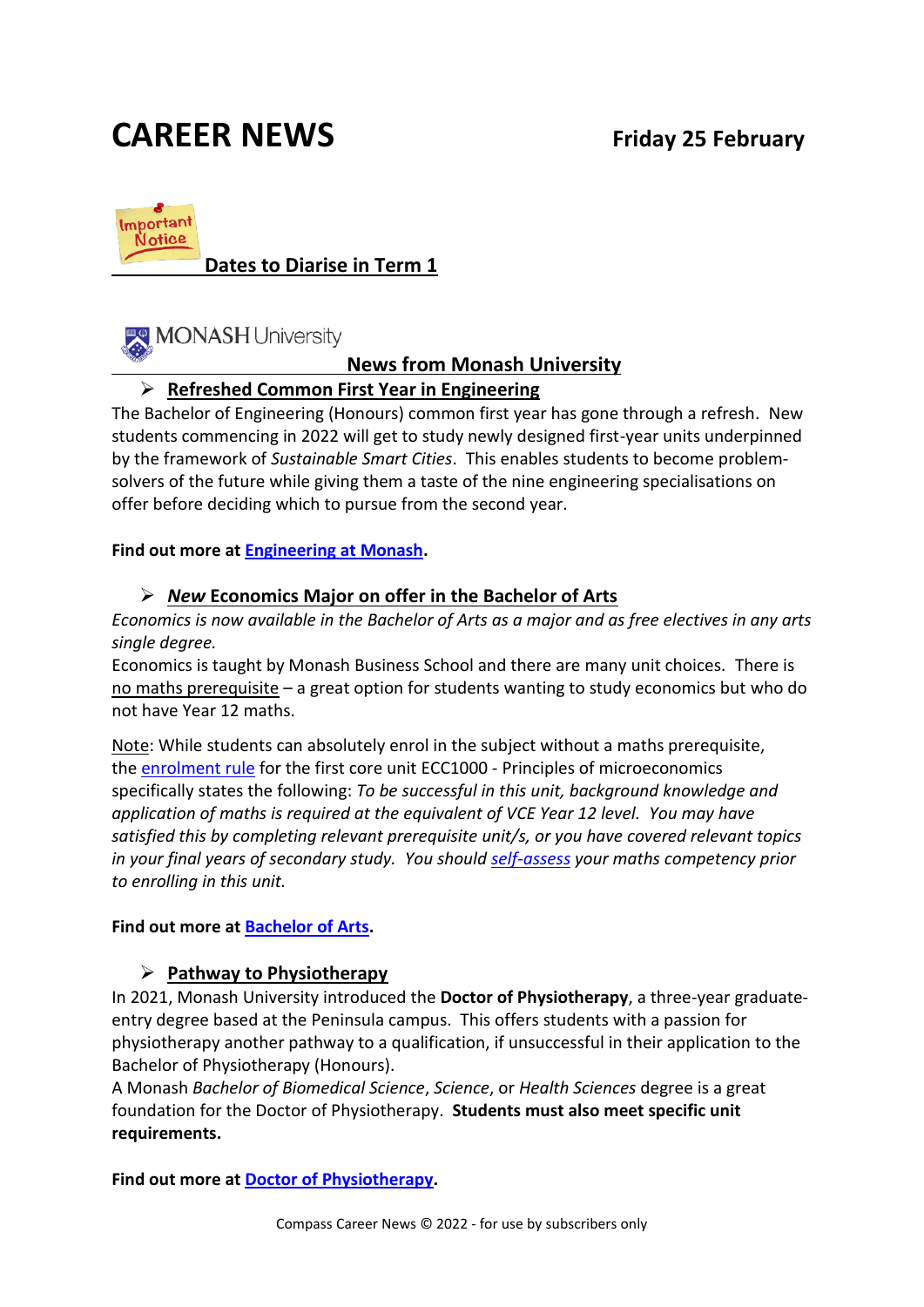#### ➢ **Languages at Monash**

*You don't need to have previously studied a language to study one at Monash.* 

- Absolute beginners are welcome, and students are assessed with a language entry level test to determine if they start at beginner, intermediate, proficient, or advanced level.
- Students will learn the language and be embed in the culture thanks to the [Global](https://www.monash.edu/arts/learning-abroad/global-immersion-guarantee)  [Immersion Guarantee,](https://www.monash.edu/arts/learning-abroad/global-immersion-guarantee) in-country language study tours and exchange.
- Being bilingual or multilingual opens up a whole new world and gives students an employability edge.

**Find out more at [Languages, Literatures, Cultures and Linguistics.](https://www.monash.edu/arts/languages-literatures-cultures-linguistics/home)** 



#### **Career as a Firefighter**

*Every workday has meaning. Every workday makes a difference.* Firefighting is suited to people with a genuine desire to serve the community, and who thrive on working closely in a team. Firefighters need to -

- have appropriate all-round strength and fitness
- exhibit problem solving skills
- demonstrate high level interpersonal skills
- genuine desire to work with the community
- have appropriate physical and psychological capability

There is a diverse range of roles available to firefighters, with great opportunities for specialisation and career progression.

#### *Emergency response activities may include:*

- suppression of all types of fires
- search and rescue
- high angle rescue
- road accident rescue
- emergency medical response (EMR)
- marine Response
- industrial accidents and hazardous material handling and storage incidents
- assisting other agencies in emergencies
- fire investigation analysis

#### *Community resilience activities may include:*

• educating the community about fire safety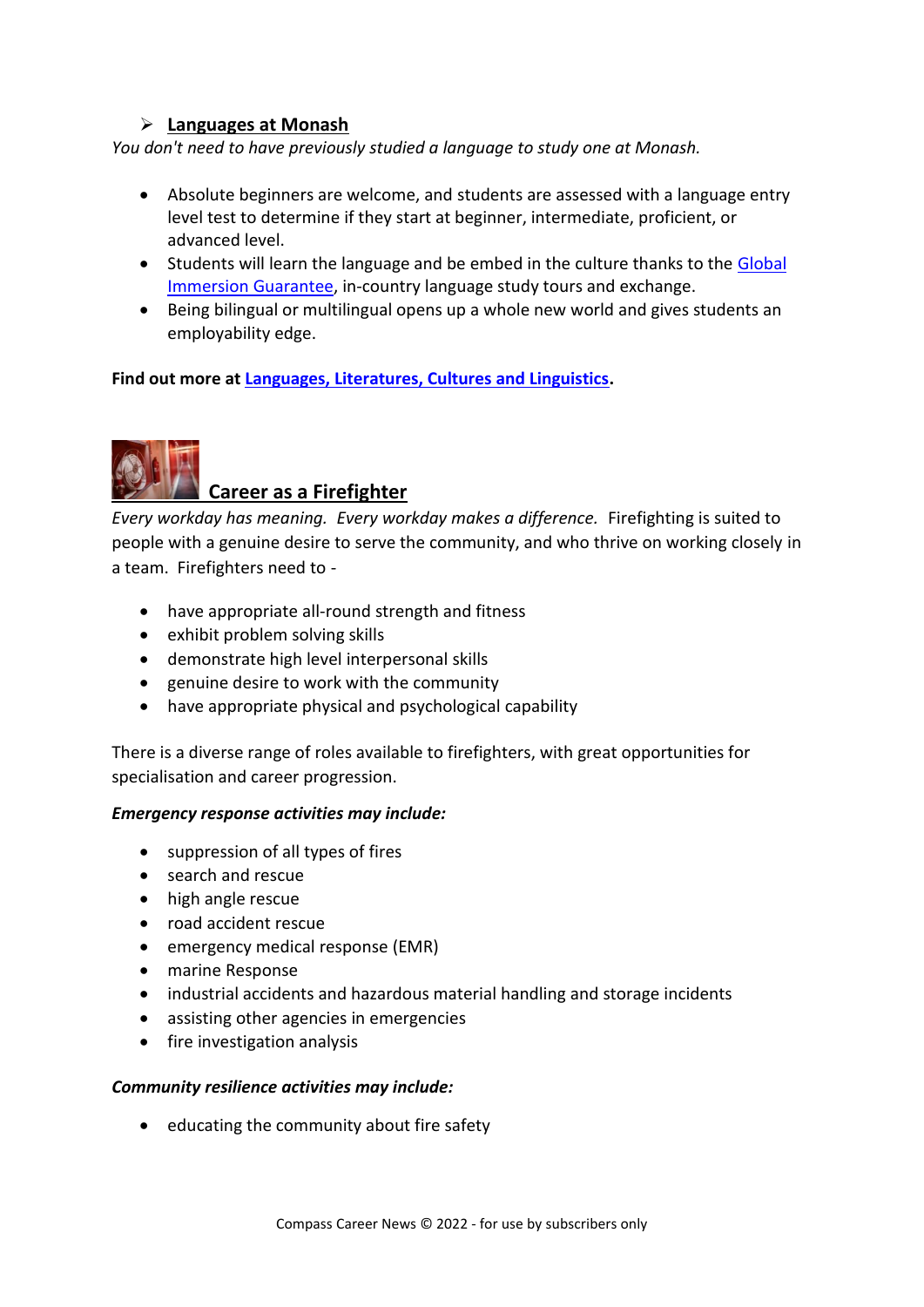• working with diverse community groups, across all age groups, to promote emergency prevention and preparedness activities through a variety of community resilience programs.

#### *Other activities may include:*

- training skills maintenance and acquisition
- involvement in exercises with the public through evacuation drills
- installing smoke alarms for senior Victorians
- participation in joint emergency training exercises (Victoria Police, Ambulance Victoria, Forest Fire Management and SES)
- building inspections
- checking water supplies, cleaning vehicles and maintenance of fire station.

#### **Find out more, including salary scales and work hours, by browsing [Victorian Fire Services.](https://firefighter.vic.gov.au/about-career-firefighters/)**



#### **What is a Paralegal?**

A paralegal is an individual, qualified by education, training or work experience who is employed or retained by a lawyer, law office, corporation, governmental agency, or other entity and who performs specifically delegated substantive legal work for which a lawyer is responsible. In other words, a paralegal works in the legal industry but is not a lawyer.



#### **Economics Explored**

*What does a career in economics actually look like? Whether you're interested in government, private enterprise or social sciences, the world of economics is as vast as it is inspiring.*

The University of Queensland has a useful online resource for students interested in economics. Students are encouraged to visit [Economics Explored](https://economics.uq.edu.au/study/school?utm_medium=email&utm_source=News-from-UQ&utm_campaign=economics-explored-2022) and watch a couple of interesting YouTube clips and also read through some Q & A, and also some valuable insights.



#### **Letz Live Working Holidays and GAP Year**

*Have the time of your life by taking a Gap Year after school, or live and breathe a new city with a working holiday.*

Applications for paid GAP Year opportunities in the UK, Thailand, New Zealand, and Australia in 2023 are now open. **Find out more at [Letz Live.](https://www.letzlive.org/types/gap-year/)**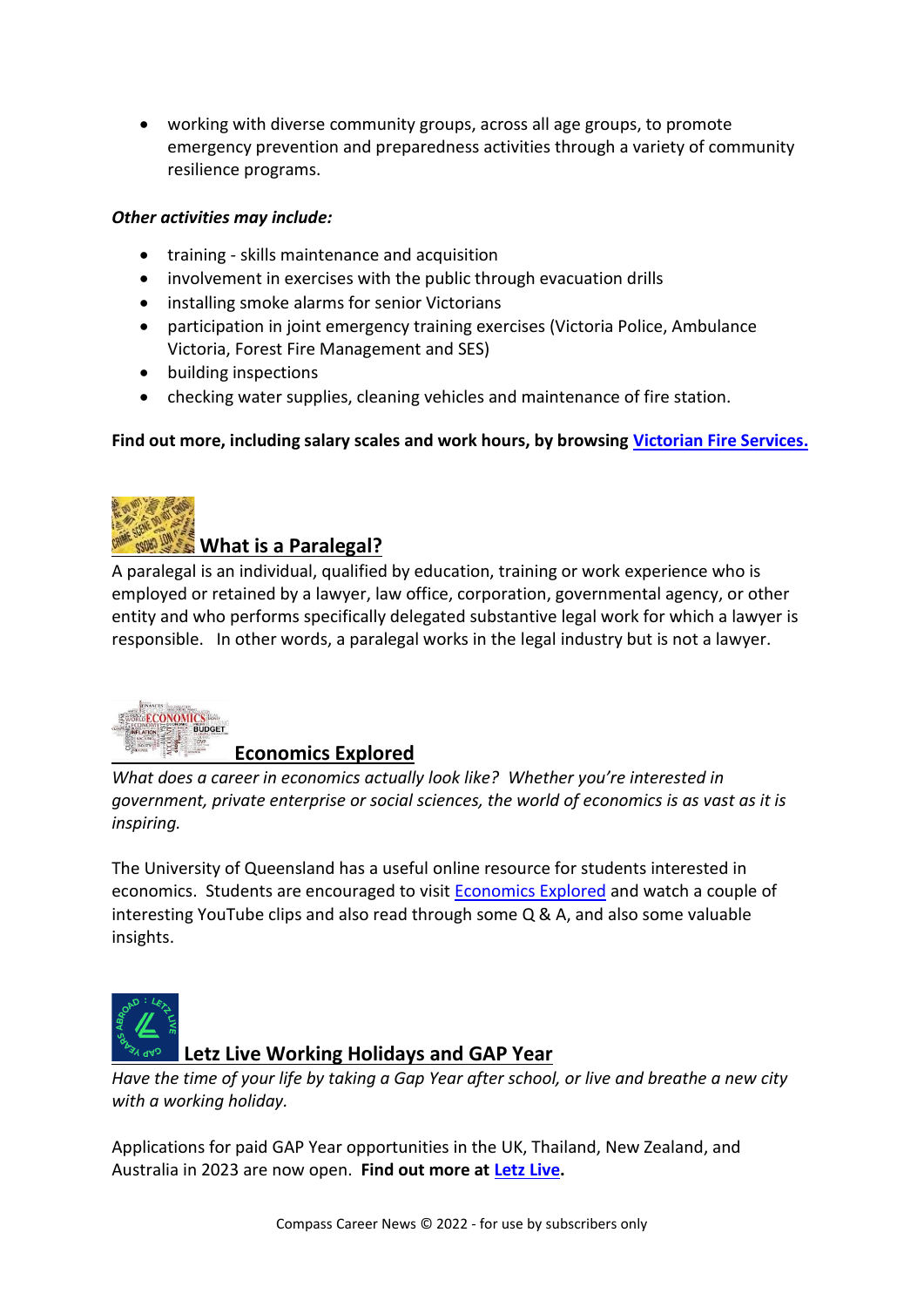#### $0.2.2.0$ 主要面通 **Speech Pathology and Audiology Degrees In 2022**

**Speech Pathologists** study, diagnose and treat communication and swallowing disorders, including difficulties with speech, language, fluency, and voice. Four Victorian universities offer an undergraduate degree in Speech Pathology, and these courses on offer are listed below. A number of these universities also offer graduate courses in speech pathology. **Audiologists** are health care professionals who identify, assess and manage disorders of hearing, balance and other neural systems.

Note: The University of Melbourne offers a [Master of Speech Pathology](https://study.unimelb.edu.au/find/courses/graduate/master-of-speech-pathology/entry-requirements/) and the entry requirement for this course is the successful completion of an undergraduate degree in a relevant discipline (Science, Biomedicine, Linguistics, Phonetics, Education, Psychology).

The University of Melbourne also offers [a Master of Clinical Audiology,](https://study.unimelb.edu.au/find/courses/graduate/master-of-clinical-audiology/) and the entry requirements are an undergraduate degree in a relevant discipline (Science, Heath Sciences, Biomedicine, Linguistics, Phonetics, Psychology, Music), or equivalent.

| <b>INSTITUTION</b>                                               | <b>COURSE NAME</b>                                                                                  | <b>VCE PREREQS</b>                                                                                                                                                                                                                                                                                                  | <b>ATAR 2022</b>      |
|------------------------------------------------------------------|-----------------------------------------------------------------------------------------------------|---------------------------------------------------------------------------------------------------------------------------------------------------------------------------------------------------------------------------------------------------------------------------------------------------------------------|-----------------------|
| <b>Australian Catholic</b><br><b>University</b><br>M - Melbourne | <b>Bachelor of Speech Pathology</b>                                                                 | Units 3 and 4: a study score of at least 30 in<br>English (EAL) or at least 25 in English other<br>than EAL; Units 3 and 4: a study score of at<br>least 25 in one of Biology, Chemistry, Health<br>And Human Development or Physics.                                                                               | 91.05 (M)             |
| <b>Federation University</b><br>$B - Ballarat$<br>G - Gippsland  | <b>Bachelor of Speech Pathology</b><br>(Honours)                                                    | Units 1 to 4: satisfactory completion in two<br>units (any study combination) of any<br>Mathematics or Units 3 and 4: one of Biology,<br>Chemistry, Health And Human Development,<br>Physical Education or Physics; Units 3 and 4: a<br>study score of at least 25 in any English.                                  | n/a(B)<br>n/a(G)      |
| <b>La Trobe University</b>                                       | <b>Bachelor of Speech Pathology</b><br>(Honours)                                                    | Units 3 and 4: a study score of at least 30 in<br>English (EAL) or at least 25 in English other<br>than EAL; Units 3 and 4: a study score of at<br>least 25 in one of Biology, Chemistry, Health<br>And Human Development, any Mathematics,<br>Physical Education or Physics.                                       | 72.15(B)<br>89.50 (M) |
|                                                                  | <b>Bachelor of Biomedicine and</b><br><b>Master of Clinical Audiology *</b>                         | Units 3 and 4: a study score of at least 25 in<br>English (EAL) or at least 20 in English other<br>than EAL.                                                                                                                                                                                                        | 67.30 (M)             |
| Master of Clinical Audiology <sup>*</sup>                        | <b>Bachelor of Psychological</b><br><b>Science and Master of Clinical</b><br>Audiology <sup>*</sup> |                                                                                                                                                                                                                                                                                                                     | 74.60 (M)             |
| $B -$ Bendigo<br>M - Melbourne                                   | <b>Bachelor of Science and Master</b><br>of Clinical Audiology *                                    |                                                                                                                                                                                                                                                                                                                     | $n/a$ (M)             |
| <b>Victoria University</b><br>F-Footscray Park                   | <b>Bachelor of Speech and</b><br>Language Sciences/Master of<br><b>Speech Pathology</b>             | Units 3 and 4: a study score of at least 30 in<br>English (EAL) or at least 25 in English other<br>than EAL; Units 3 and 4: a study score of at<br>least 20 in two of Biology, Chemistry, Health<br>And Human Development, any LOTE, any<br>Mathematics, Physics, Psychology, Sociology<br>or Texts And Traditions. | 82.15 (F)             |